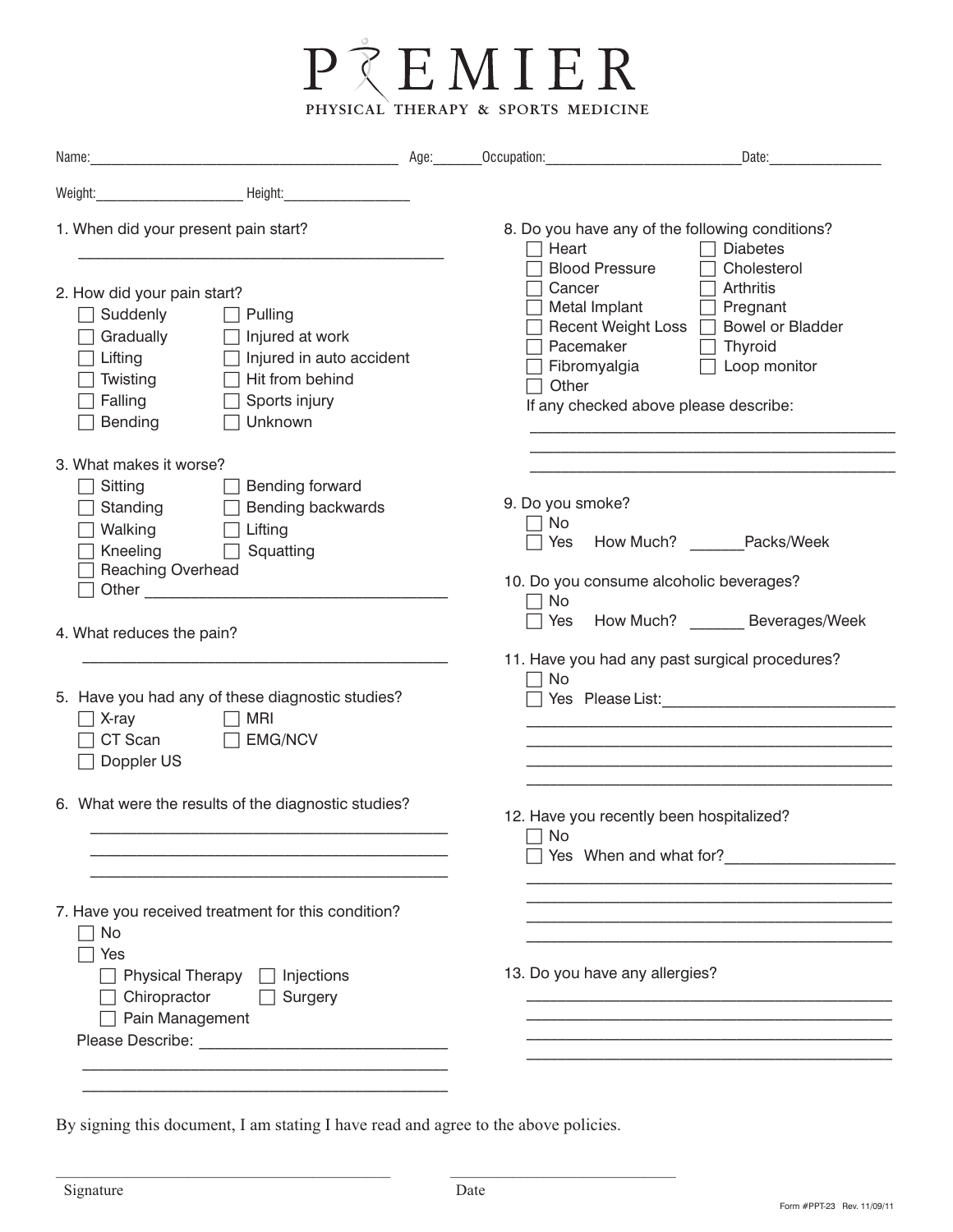

### **Patient Information**

|                                                             | Address experience and the contract of the contract of the contract of the contract of the contract of the contract of the contract of the contract of the contract of the contract of the contract of the contract of the con |                                                            |           |  |                                                                 |                        |                                                              |
|-------------------------------------------------------------|--------------------------------------------------------------------------------------------------------------------------------------------------------------------------------------------------------------------------------|------------------------------------------------------------|-----------|--|-----------------------------------------------------------------|------------------------|--------------------------------------------------------------|
|                                                             |                                                                                                                                                                                                                                |                                                            |           |  |                                                                 |                        |                                                              |
|                                                             |                                                                                                                                                                                                                                |                                                            |           |  |                                                                 |                        |                                                              |
|                                                             |                                                                                                                                                                                                                                |                                                            |           |  |                                                                 |                        |                                                              |
|                                                             |                                                                                                                                                                                                                                |                                                            |           |  |                                                                 |                        |                                                              |
|                                                             |                                                                                                                                                                                                                                |                                                            |           |  |                                                                 |                        |                                                              |
|                                                             | E-mail Address: Note and Address: Note and Address and Address and Address and Address and Address and Address                                                                                                                 |                                                            |           |  |                                                                 |                        |                                                              |
|                                                             |                                                                                                                                                                                                                                |                                                            |           |  |                                                                 |                        |                                                              |
|                                                             |                                                                                                                                                                                                                                | <b>Emergency Contact</b>                                   |           |  |                                                                 |                        |                                                              |
|                                                             |                                                                                                                                                                                                                                |                                                            |           |  |                                                                 |                        |                                                              |
|                                                             |                                                                                                                                                                                                                                | <b>Work Information</b>                                    |           |  |                                                                 |                        |                                                              |
|                                                             |                                                                                                                                                                                                                                |                                                            |           |  |                                                                 |                        |                                                              |
|                                                             |                                                                                                                                                                                                                                |                                                            |           |  |                                                                 |                        |                                                              |
|                                                             |                                                                                                                                                                                                                                | <b>Health Insurance</b>                                    |           |  |                                                                 |                        |                                                              |
|                                                             |                                                                                                                                                                                                                                |                                                            |           |  |                                                                 |                        |                                                              |
|                                                             |                                                                                                                                                                                                                                |                                                            |           |  |                                                                 |                        |                                                              |
|                                                             | Secondary <u>example and the secondary secondary</u>                                                                                                                                                                           |                                                            |           |  |                                                                 |                        |                                                              |
| Subscriber's Name                                           |                                                                                                                                                                                                                                |                                                            |           |  |                                                                 | Date of Birth Relation |                                                              |
|                                                             | Is this injury due to an auto accident?                                                                                                                                                                                        | <b>YES</b>                                                 | <b>NO</b> |  | Initial:                                                        |                        |                                                              |
|                                                             | Is this injury due to a work related accident?                                                                                                                                                                                 | <b>YES</b>                                                 | <b>NO</b> |  | $Initial: ____________$                                         |                        |                                                              |
| Have you had physical therapy during this past year?        |                                                                                                                                                                                                                                | <b>YES</b>                                                 | NO        |  | Initial: <u>_________</u>                                       |                        |                                                              |
|                                                             | Are you currently receiving home health care?                                                                                                                                                                                  | <b>YES</b>                                                 | NO        |  | Initial: <b>Alice Strategies</b>                                |                        | Form #PPT-26 Rev. 6/16/11                                    |
| PORT ST. LUCIE<br>Ph. (772) 335-7966<br>Fax (772) 335-7963  | <b>STUART</b><br>Ph. (772) 419-7325<br>Fax (772) 291-2345                                                                                                                                                                      | SE OCEAN<br>Ph. (772) 888-3360<br>Fax (772) 210-6842       |           |  | <b>FORT PIERCE</b><br>Ph. (772) 464-6424<br>Fax (772) 464-4324  |                        | <b>MELBOURNE</b><br>Ph. (321) 312-4200<br>Fax (321) 327-3555 |
| PAAR & PSL Blvd<br>Ph. (772) 281-4722<br>Fax (772) 877-2532 | PALM CITY<br>Ph. (772) 291-2261<br>Fax (772) 291-2260                                                                                                                                                                          | ST. LUCIE WEST<br>Ph. (772) 621-9313<br>Fax (772) 621-9358 |           |  | <b>JENSEN BEACH</b><br>Ph. (772) 324-3081<br>Fax (772) 232-6282 |                        |                                                              |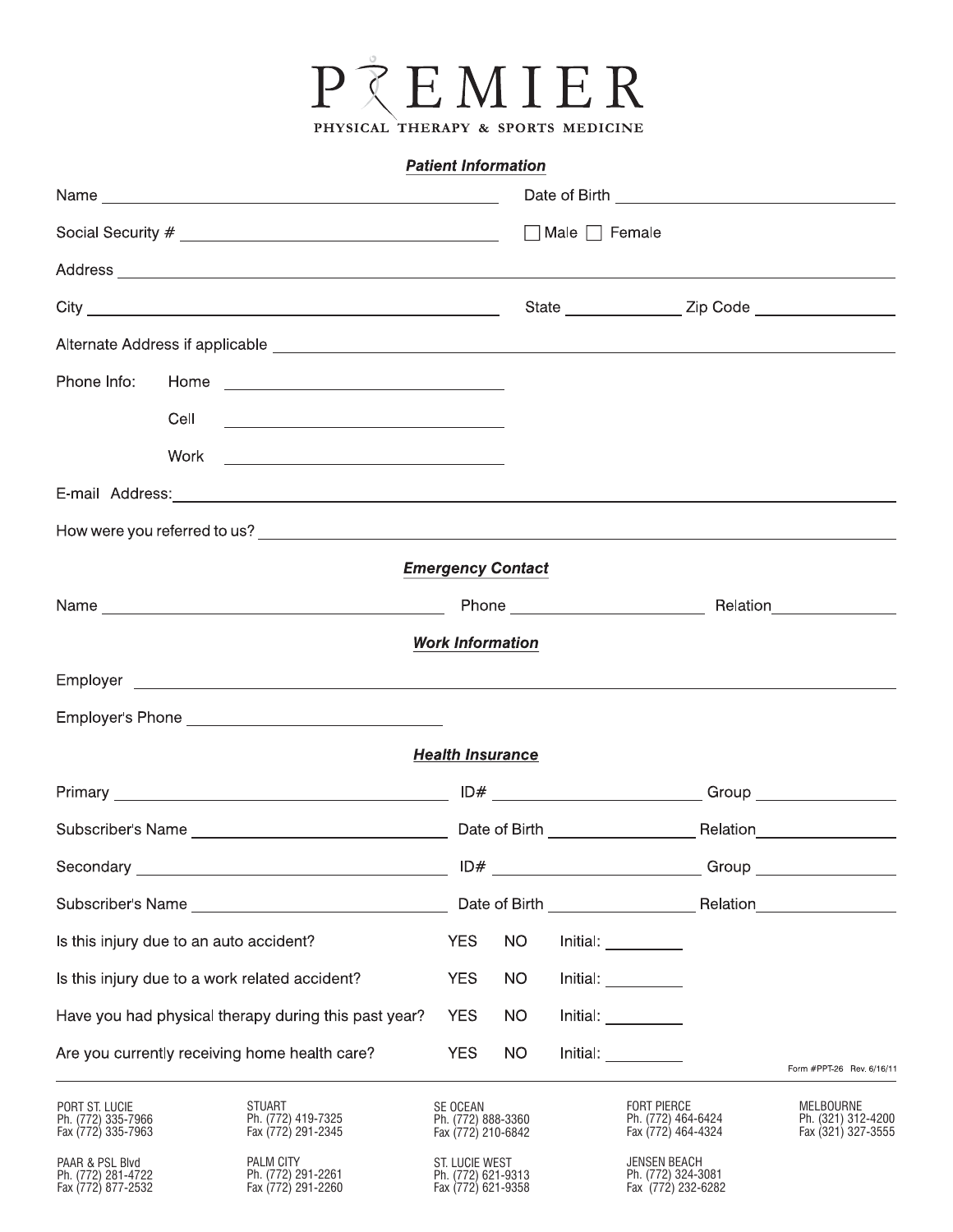

### COVID-19 PRE-SCREENING QUESTIONS

Dear Patient/Visitor:

We appreciate your participation in completing and answering the screening questions to determine any risk for exposure to the COVID-19 virus. These screening questions will need to be completed by patients until the CDC states that the virus in no longer a threat. Our main goal is to protect the health of our patients, visitors, staff and will take every measure to ensure everyone's safety.

| Patient/Visitor Name:                                       |                                                           |                                                                  | DOB:                                                                                                                                                                                        |                                                       |
|-------------------------------------------------------------|-----------------------------------------------------------|------------------------------------------------------------------|---------------------------------------------------------------------------------------------------------------------------------------------------------------------------------------------|-------------------------------------------------------|
|                                                             | Fever                                                     | <b>Cough Cough</b>                                               | 1. Do you have any of the following symptoms? Please circle any that apply:<br><b>Shortness of Breath</b>                                                                                   |                                                       |
|                                                             |                                                           | 2. Have you traveled out of state in the last 30 days. YES or NO |                                                                                                                                                                                             |                                                       |
|                                                             |                                                           |                                                                  |                                                                                                                                                                                             |                                                       |
|                                                             |                                                           |                                                                  |                                                                                                                                                                                             |                                                       |
|                                                             | (coronavirus) in the past 14 days? YES or NO              |                                                                  | 4. To your knowledge, have you been in contact with any individual diagnosed with COVID-19                                                                                                  |                                                       |
|                                                             |                                                           |                                                                  | 5. Will you be traveling out of state in the next month, and if so, what will be your mode of                                                                                               |                                                       |
|                                                             |                                                           |                                                                  | If any of the above questions were to change over my next patient visits, I will make sure to inform<br>you so that Premier can make any of the necessary changes to my schedule, Initials: |                                                       |
|                                                             |                                                           |                                                                  | Please sign below and turn back into Premier Physical Therapy staff. Thank you for your assistance.                                                                                         |                                                       |
|                                                             |                                                           |                                                                  |                                                                                                                                                                                             |                                                       |
| <b>Patient/Visitor Signature</b>                            |                                                           | <b>DATE</b><br>www.Premier-Therapy.com                           |                                                                                                                                                                                             |                                                       |
| PORT ST. LUCIE<br>Ph (772) 335-7966<br>Fax (772) 335-7963   | <b>STUART</b><br>Ph. (772) 419-7325<br>Fax (772) 291-2345 | SE OCEAN<br>Ph. (772) 888-3360<br>Fax (772) 210-6842             | <b>FORT PIERCE</b><br>Ph. (772) 464-6424<br>Fax (772) 464-4324                                                                                                                              | MELBOURNE<br>Ph. (321) 312-4200<br>Fax (321) 327-3555 |
| PAAR & PSL Blvd<br>Ph. (772) 281-4722<br>Fax (772) 877-2532 | PALM CITY<br>Ph. (772) 291-2261<br>Fax (772) 291-2260     | ST. LUCIE WEST<br>Ph. (772) 621-9313<br>Fax (772) 621-9358       | <b>JENSEN BEACH</b><br>Ph. (772) 324-3081<br>Fax (772) 232-6282                                                                                                                             |                                                       |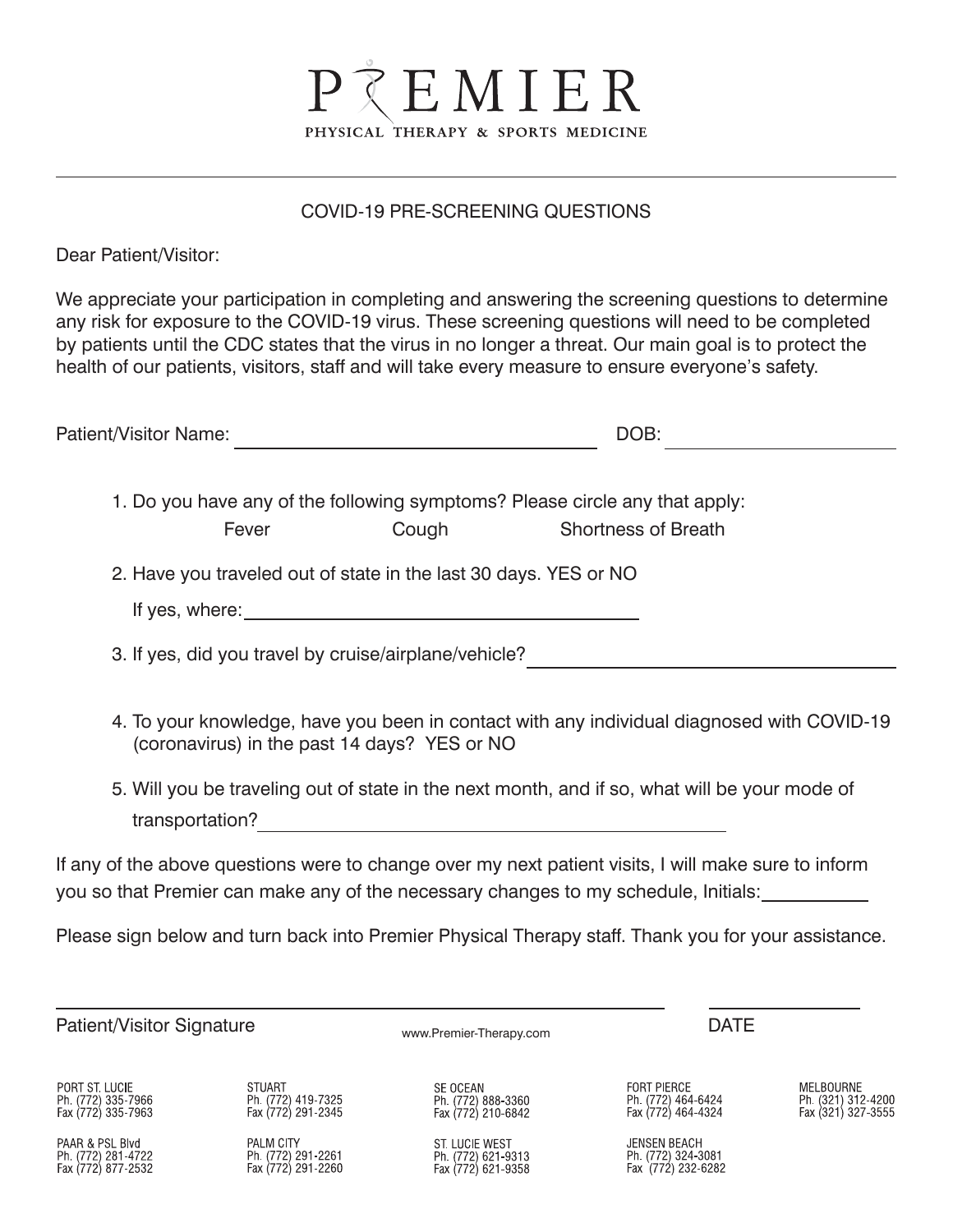## EMIEI

PHYSICAL THERAPY & SPORTS MEDICINE

### *AUTO INJURIES, WORK INJURIES and PERSONAL INJURIES ONLY – please complete this section*

| INJURY DATE: _________________________                                                      | INJURY TYPE: $\Box$ Work $\Box$ Auto $\Box$ Slip / Fall $\Box$ Other |  |  |  |  |
|---------------------------------------------------------------------------------------------|----------------------------------------------------------------------|--|--|--|--|
| If work related, did you report this to your employer?<br><b>YES</b><br>NO.<br>$\mathbf{1}$ |                                                                      |  |  |  |  |
|                                                                                             |                                                                      |  |  |  |  |
| <b>YES</b><br>Have you filed a claim for this injury? $\Box$<br>$\Box$                      | NO.                                                                  |  |  |  |  |
|                                                                                             | Phone                                                                |  |  |  |  |
| Address                                                                                     | Contact Person___________________________                            |  |  |  |  |
| Do you have an attorney?<br><b>YES</b><br>NO.<br>Name                                       |                                                                      |  |  |  |  |

### *Missed Appointment Policy*

- Make every effort to attend all or your scheduled therapy sessions. This will speed your recover process.
- If you are unable to attend an appointment, please let us know 24-hours in advance so we can offer your treatment time another patient and get your appointment rescheduled to a more convenient time.
- There is a \$25.00 charge for missing an appointment without cancelling.
- If you miss two or more appointments without cancelling, we reserve the right to cancel all of your future appointments and require that you obtain a new referral from you physician to re-start treatment.

**INITIALS \_\_\_\_\_\_\_\_\_\_\_\_\_\_\_** *WORKERS COMPENSATION PATIENTS PLEASE READ:*

- Make ever effort to attend all of you scheduled therapy sessions. this will speed your recovery process.
- If you are unable to attend an appointment, please let us know 24-hours in advance so we can offer your treatment time to another patient and get your appointment rescheduled to a more convenient time.
- If you miss two or more appointments without cancelling, we will notify your physician, workers compensation insurance carrier and your employer that you are not attending your scheduled appointments. We also reserve the right to cancel all of your future appointments and require that you obtain a new referral from your physician to re-start your treatment.

**INITIALS \_\_\_\_\_\_\_\_\_\_\_\_\_\_\_**

### *Consent to Treat*

I, the undersigned, hereby voluntarily authorize Premier Physical Therapy & Sports Medicine to perform outpatient diagnostic evaluation and/or procedures and to administer such outpatient therapy that is necessary and appropriate. I understand that physical therapy is not an exact science and no guarantee has been made as to the result of any treatment or care administered.

### *Authorization to Release Information*

I, the undersigned, hereby voluntarily authorize Premier Physical Therapy & Sports Medicine and the attending physician to release information relative to any outpatient therapy treatment administered to any third-party payor(s) financially responsible for these services or my referring and/or primary care physician or therapist.

### *Acknowledgment of Terms*

By signing below, I attest that all the information given is true and accurate to the best of my ability and that I have read and understand the policies stated above.

PATIENT SIGNATURE:\_\_\_\_\_\_\_\_\_\_\_\_\_\_\_\_\_\_\_\_\_\_\_\_\_\_\_\_\_\_\_\_\_\_\_\_\_\_\_\_\_\_\_\_\_\_\_\_\_\_\_ Date:\_\_\_\_\_\_\_\_\_\_\_\_\_\_\_\_\_\_\_\_\_\_\_\_\_\_\_\_\_

*ALL PATIENTS PLEASE READ:*

WITNESS SIGNATURE:\_\_\_\_\_\_\_\_\_\_\_\_\_\_\_\_\_\_\_\_\_\_\_\_\_\_\_\_\_\_\_\_\_\_\_\_\_\_\_\_\_\_\_\_\_\_\_\_\_\_\_ Date:\_\_\_\_\_\_\_\_\_\_\_\_\_\_\_\_\_\_\_\_\_\_\_\_\_\_\_\_\_

PORT ST. LUCIE Ph. (772) 335-7966 Fax (772) 335-7963

PAAR & PSL Blvd Ph. (772) 281-4722 Fax (772) 877-2532

STUART Ph. (772) 419-7325 Fax (772) 291-2345

PALM CITY Ph. (772) 291-2261 Fax (772) 291-2260

SE OCEAN Ph. (772) 888-3360 Fax (772) 210-6842

ST. LUCIE WEST Ph. (772) 621-9313 Fax (772) 621-9358

FORT PIERCE Ph. (772) 464-6424 Fax (772) 464-4324

JENSEN BEACH Ph. (772) 324-3081 Fax (772) 232-6282 MELBOURNE Ph. (321) 312-4200 Fax (321) 327-3555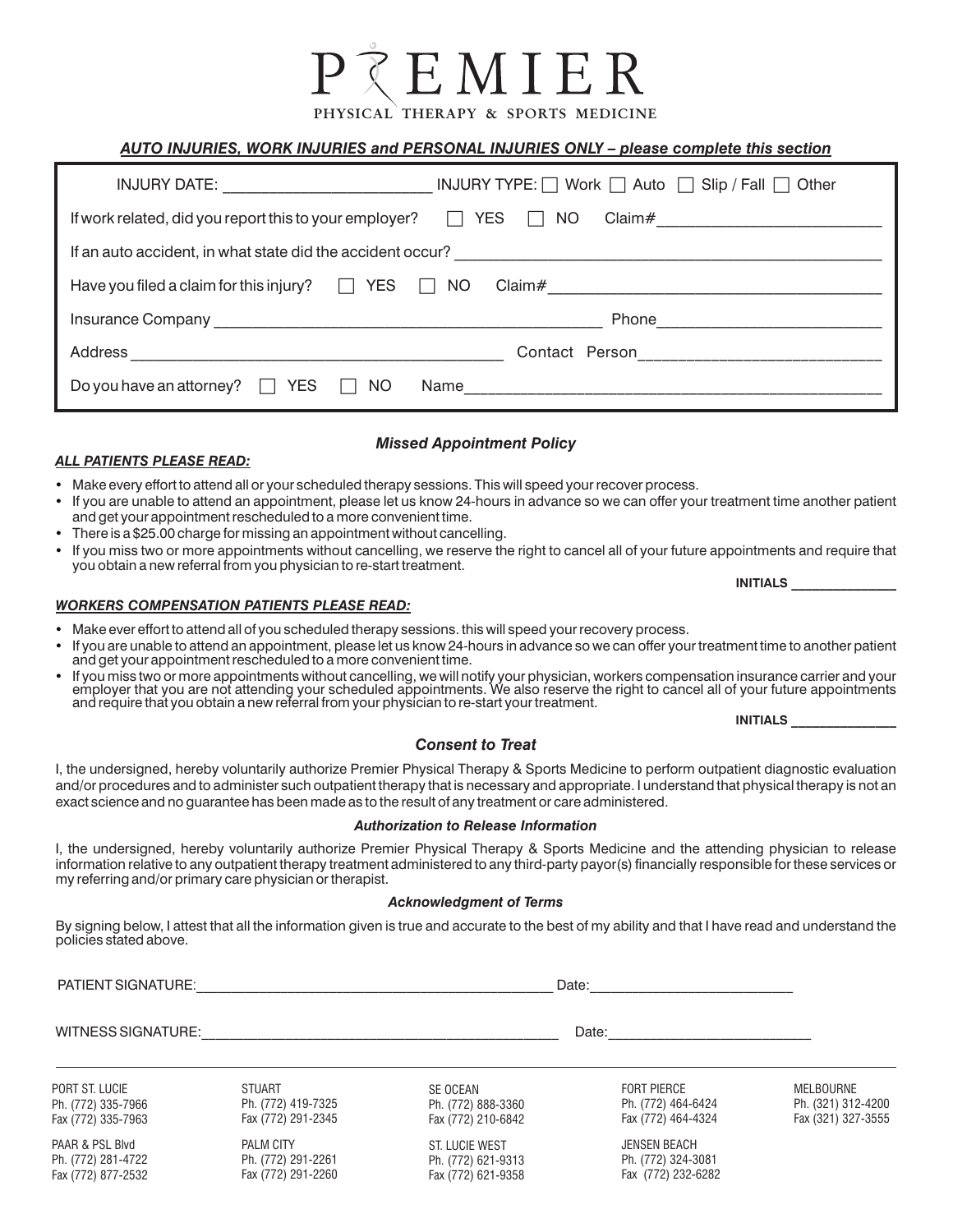

### **NOTICE OF PRIVACY PRACTICES**

### *ACKNOWLEDGMENT OF RECEIPT*

By signing this form, you acknowledge receipt of the *Notice of Privacy Practices of PREMIER PHYSICAL THERAPY & SPORTS MEDICINE, INC.* Our *Notice of Privacy Practices* provides information about how we may use and disclose your protected health information. We encourage you to read it in full.

If you have any question about out *Notice of Privacy Practices,* please contact our Compliance Office at: 1400 SE Goldtree Dr., Suite 205 • Port St. Lucie, FL 34952 • Ph. (772) 335-7966

Our *Notice of Privacy Practices* is subject to change. If we change our notice, you may obtain a copy of the revised notice by contacting us at the above address or our Practice.

I acknowledge receipt of the *Notice of Privacy Practices of PREMIER PHYSICALTHERAPY& SPORTS MEDICINE, INC.* 

Signature:\_\_\_\_\_\_\_\_\_\_\_\_\_\_\_\_\_\_\_\_\_\_\_\_\_\_\_\_\_\_\_\_\_\_\_\_\_\_\_ Date:\_\_\_\_\_\_\_\_\_\_\_\_\_\_\_\_\_

(Patient / Parent / Conservator / Guardian)

#### *INABILITY TO OBTAIN ACKNOWLEDGMENT*

To be completed only if no signature is obtained. If is is not possible to obtain the individual's acknowledgment, describe the good faith efforts made to obtain the individual's acknowledgment, and the reasons why the acknowledgment was not obtained.

\_\_\_\_\_\_\_\_\_\_\_\_\_\_\_\_\_\_\_\_\_\_\_\_\_\_\_\_\_\_\_\_\_\_\_\_\_\_\_\_\_\_\_\_\_\_\_\_\_\_\_\_\_\_\_\_\_\_\_\_\_\_\_\_\_\_\_\_\_\_\_\_\_\_\_\_\_\_\_\_\_\_\_\_\_\_\_

\_\_\_\_\_\_\_\_\_\_\_\_\_\_\_\_\_\_\_\_\_\_\_\_\_\_\_\_\_\_\_\_\_\_\_\_\_\_\_\_\_\_\_\_\_\_\_\_\_\_\_\_\_\_\_\_\_\_\_\_\_\_\_\_\_\_\_\_\_\_\_\_\_\_\_\_\_\_\_\_\_\_\_\_\_\_\_\_\_\_\_\_\_\_\_\_\_\_\_\_

\_\_\_\_\_\_\_\_\_\_\_\_\_\_\_\_\_\_\_\_\_\_\_\_\_\_\_\_\_\_\_\_\_\_\_\_\_\_\_\_\_\_\_\_\_\_\_\_\_\_\_\_\_\_\_\_\_\_\_\_\_\_\_\_\_\_\_\_\_\_\_\_\_\_\_\_\_\_\_\_\_\_\_\_\_\_\_\_\_\_\_\_\_\_\_\_\_\_\_\_

Signature of Provider Representative:\_\_\_\_\_\_\_\_\_\_\_\_\_\_\_\_\_\_\_\_\_\_\_\_\_\_\_\_\_\_\_\_\_\_\_\_\_\_\_ Date:\_\_\_\_\_\_\_\_\_\_\_\_\_\_\_\_\_

Acknowledgment was not obtained because:

 $\Box$  Patient refused to sign.

 $\Box$  Patient was unable to sign or initial because:

 $\Box$  There was a medical emergency (the staff member will attempt to obtain acknowledgment at the next available opportunity).

Other reason(s):

PORT ST. LUCIE Ph. (772) 335-7966 Fax (772) 335-7963

PAAR & PSL Blvd Ph. (772) 281-4722 Fax (772) 877-2532 STUART Ph. (772) 419-7325 Fax (772) 291-2345

PALM CITY Ph. (772) 291-2261 Fax (772) 291-2260

SE OCEAN Ph. (772) 888-3360 Fax (772) 210-6842

ST. LUCIE WEST Ph. (772) 621-9313 Fax (772) 621-9358 FORT PIERCE Ph. (772) 464-6424 Fax (772) 464-4324

JENSEN BEACH Ph. (772) 324-3081 Fax (772) 232-6282

MELBOURNE Ph. (321) 312-4200 Fax (321) 327-3555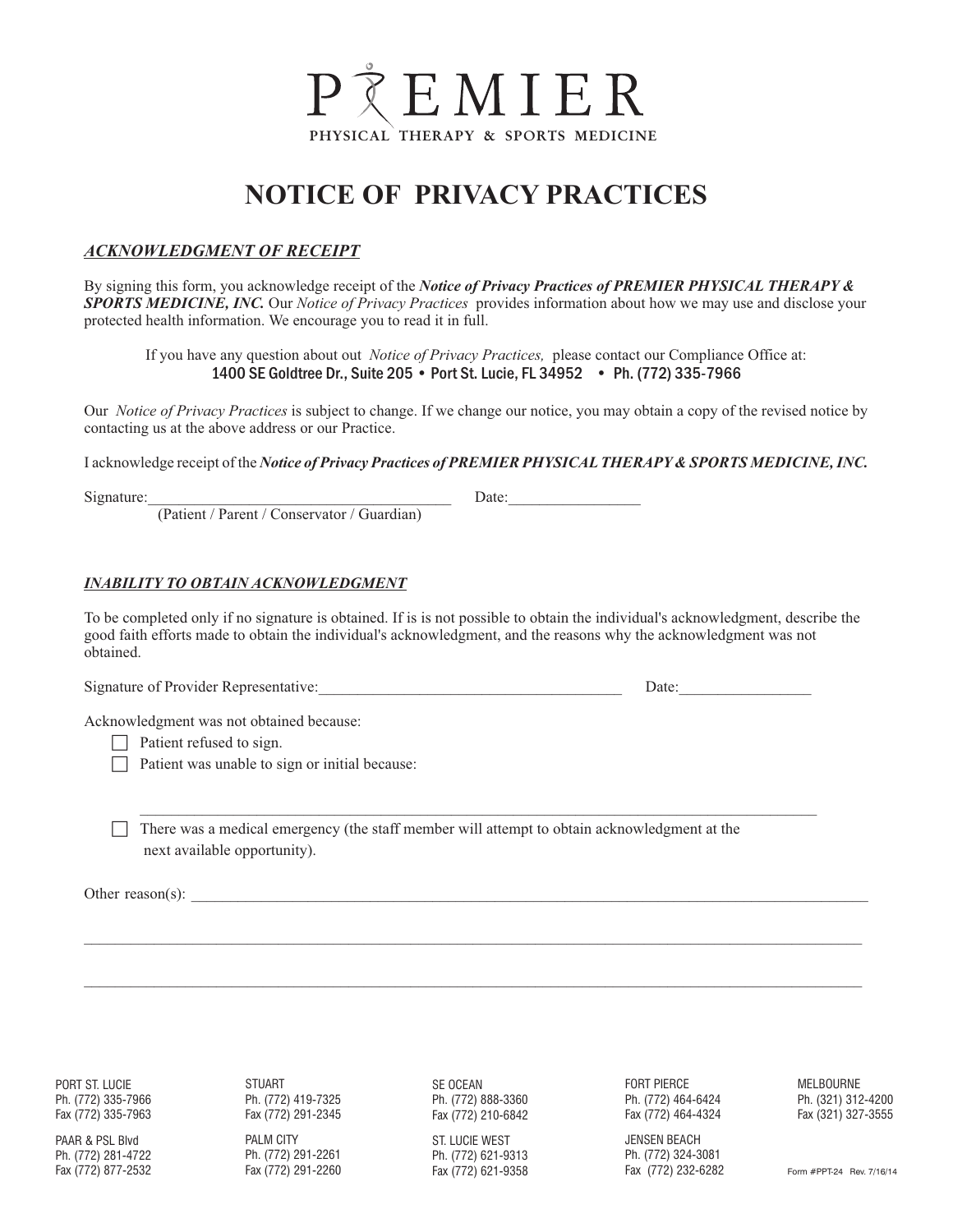# PREMIER PHYSICAL THERAPY & SPORTS MEDICINE

| <b>MEDICATION/OVER THE</b><br><b>COUNTER/SUPPLEMENT</b> | <b>DOSAGE</b> | <b>FREQUENCY</b> | <b>ROUTE OF</b><br><b>ADMINISTRATION</b> |
|---------------------------------------------------------|---------------|------------------|------------------------------------------|
| <b>NAME</b>                                             |               |                  | (i.e. oral)                              |
|                                                         |               |                  |                                          |
|                                                         |               |                  |                                          |
|                                                         |               |                  |                                          |
|                                                         |               |                  |                                          |
|                                                         |               |                  |                                          |
|                                                         |               |                  |                                          |
|                                                         |               |                  |                                          |
|                                                         |               |                  |                                          |
|                                                         |               |                  |                                          |
|                                                         |               |                  |                                          |
|                                                         |               |                  |                                          |
|                                                         |               |                  |                                          |
|                                                         |               |                  |                                          |
|                                                         |               |                  |                                          |
|                                                         |               |                  |                                          |
|                                                         |               |                  |                                          |
|                                                         |               |                  |                                          |
|                                                         |               |                  |                                          |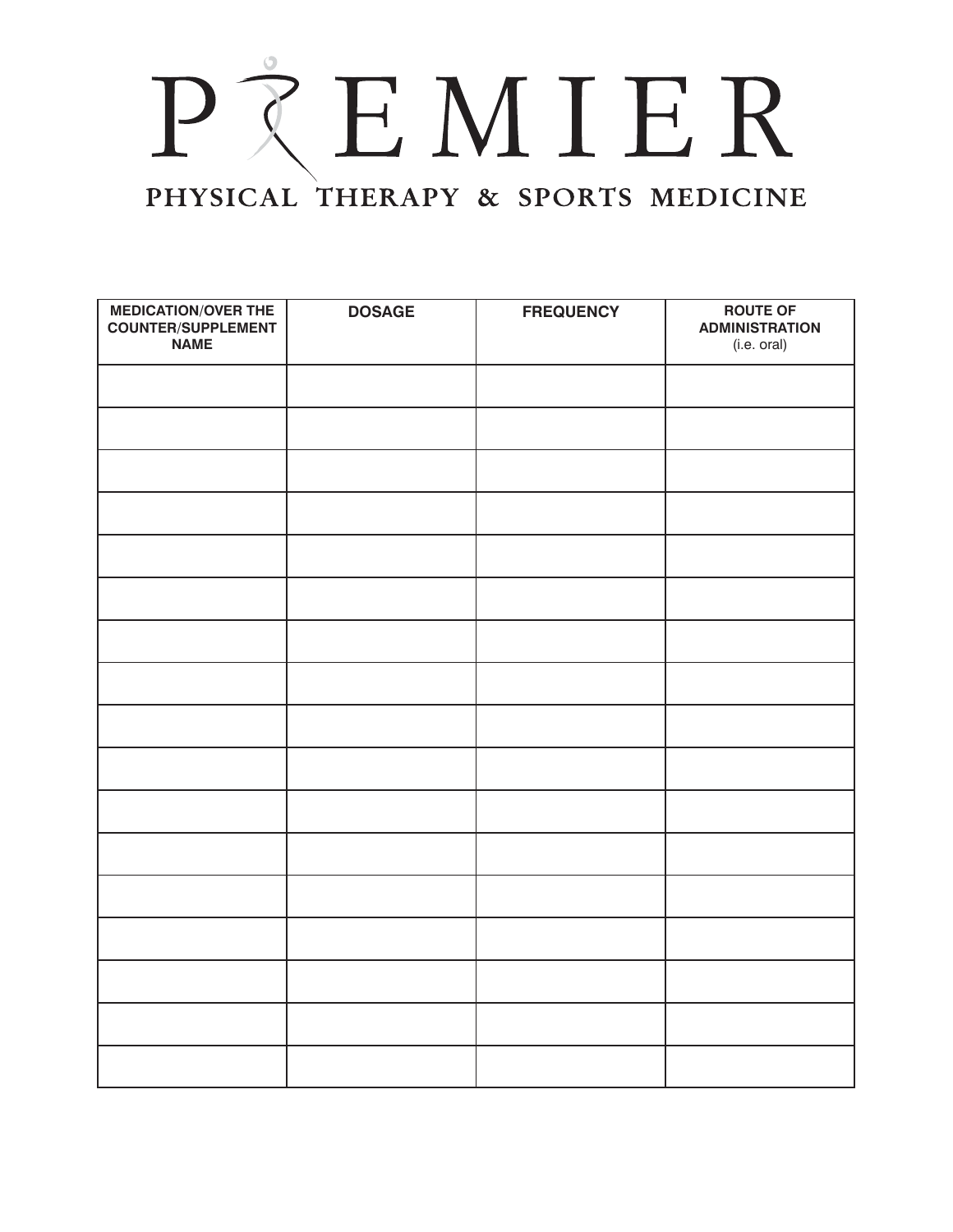### PTEMIER PHYSICAL THERAPY & SPORTS MEDICINE

### **YOU ARE RESPONSIBLE FOR:**

Payment for all services rendered by Premier Physical Therapy & Sports Medicine. Although we will do our part to submit claims to your insurance company, it is your responsibility to know your benefit and coverage limits. **If for any reason your insurance fails to reimburse Premier Physical Therapy & Sports Medicine you will be responsible for payment for all services rendered.**

### **PRE-AUTHORIZATION AND REFERRALS:**

It is your responsibility to know which services require pre-authorization. If your insurance plan requires a written referral from your Primary Care Physician (PCP) in order for physical therapy services to be initiated, you are required to provide this facility with the written referral prior to your first treatment.

### **INSURANCE PLANS WITH DEDUCTIBLES:**

If you have an annual deductible, in which you must pay before your insurance company begins to cover services rendered, you will be responsible to make payment in full for all services rendered until you deductible has been met.

### **PLANS OF NON-PARTICIPATION:**

We will provide the service of submitting claims to you insurer if we are non-participating. However, if payment is not received within 90 days from the date of service, charges for services rendered to you or your family member become your responsibility. You are responsible for your entire charge less any payment from you insurer. If we do no participate with your secondary (or any non-primary) insurer, you are responsible for that portion of the bill at the time of service.

### **COVERAGE LIMITATIONS OF YOUR HEALTH INSURANCE PLAN:**

Your health insurance plan provides payment for physical therapy services with the following limitations:

### **PAYMENT TERMS:**

Payment is due at the time of service for insurance co-payments, annual deductibles and any services deemed non-covered by your insurance company. We accept Cash, Check Money Orders, MasterCard, Visa, Discover and American Express.

**FEES:** Insufficient Funds Check Fee \$25.00 Missed Appointment Fee \$25.00

### **IN SIGNING THIS POLICY:**

You assign your insurance benefits directly to Premier Physical Therapy & Sports Medicine. You authorize Premier Physical Therapy & Sports Medicine to release any medical information for claims reimbursement or clinical purposes. You certify that all information given by you is correct to the best of your knowledge. Your signature on this document serves as "Signature On File"for all claims submitted to your insurance company for the services rendered at Premier Physical Therapy & Sports Medicine.

| <b>PATIENT SIGNATURE:</b>                             |                    |                    | Date:               |                    |  |  |
|-------------------------------------------------------|--------------------|--------------------|---------------------|--------------------|--|--|
| <b>GUARDIAN SIGNATURE:</b><br>(if patient is a minor) |                    |                    | Date:               |                    |  |  |
| PORT ST. LUCIE                                        | <b>STUART</b>      | SE OCEAN           | <b>FORT PIERCE</b>  | <b>MELBOURNE</b>   |  |  |
| Ph. (772) 335-7966                                    | Ph. (772) 419-7325 | Ph. (772) 888-3360 | Ph. (772) 464-6424  | Ph. (321) 312-4200 |  |  |
| Fax (772) 335-7963                                    | Fax (772) 291-2345 | Fax (772) 210-6842 | Fax (772) 464-4324  | Fax (321) 327-3555 |  |  |
| PAAR & PSL Blvd                                       | <b>PALM CITY</b>   | ST. LUCIE WEST     | <b>JENSEN BEACH</b> |                    |  |  |
| Ph. (772) 281-4722                                    | Ph. (772) 291-2261 | Ph. (772) 621-9313 | Ph. (772) 324-3081  |                    |  |  |
| Fax (772) 877-2532                                    | Fax (772) 291-2260 | Fax (772) 621-9358 | Fax (772) 232-6282  |                    |  |  |